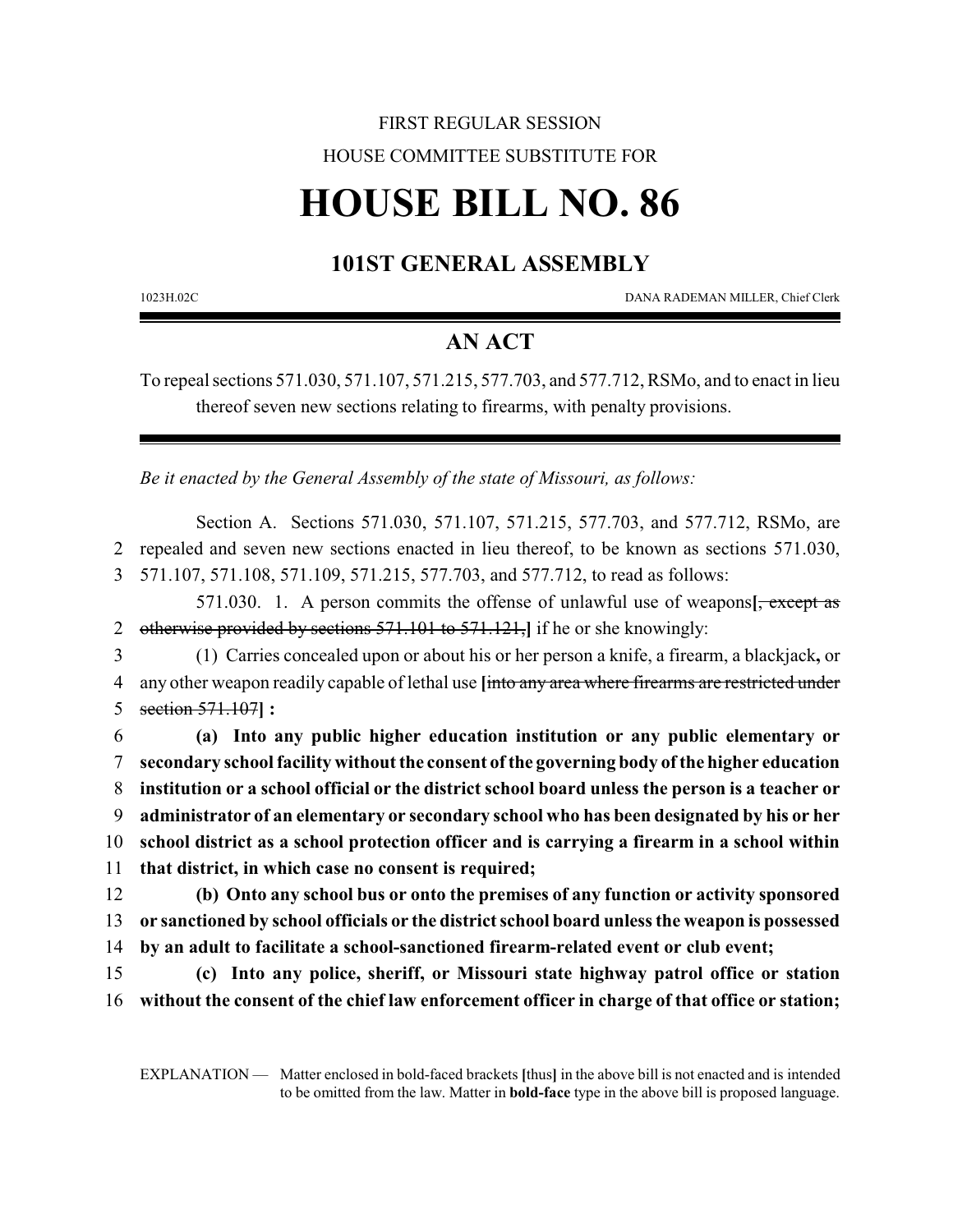**(d) Into the facility of any adult or juvenile detention or correctional institution, prison, or jail;**

 **(e) Into any courthouse solely occupied by the municipal, circuit, appellate, or supreme court or any courtrooms, administrative offices, libraries, or other rooms of any such court, regardless if such court solely occupies the building in question. This paragraph shall also include, but not be limited to, any juvenile, family, drug, or other court offices or any room or office wherein any of the courts or offices listed under this paragraph are temporarily conducting any business within the jurisdiction of such courts or offices. Nothing in this paragraph shall preclude those persons listed under subdivision (1) ofsubsection 2 of this section while within their jurisdiction and on duty; those persons listed under subdivision (2), (4), or (10) of subsection 2 of this section; or such other persons who serve in a law enforcement capacity for a court as may be specified by supreme court rule from carrying a concealed firearm within any of the areas described under this paragraph;**

 **(f) Into any meeting of the general assembly or a committee of the general assembly;**

 **(g) Into any area of an airport to which access is controlled by the inspection of persons and property;**

**(h) Into any place where the carrying of a firearm is prohibited by federal law;**

 **(i) Onto any private property whose owner has posted the premises as being off-limits to concealed firearms by means of one or more signs displayed in a conspicuous place of a minimum size of eleven inches by fourteen inches with the writing thereon in letters of no less than one inch; or**

 **(j) Into any sports arena or stadium with a seating capacity of five thousand or more that is under the management of or leased to a private entity including, but not limited to, a professional sports team**; **[**or**]**

(2) Sets a spring gun; **[**or**]**

 (3) Discharges or shoots a firearm into a dwelling house, a railroad train, boat, aircraft, or motor vehicle as defined in section 302.010, or any building or structure used for the assembling of people; **[**or**]**

 (4) Exhibits, in the presence of one or more persons, any weapon readily capable of lethal use in an angry or threatening manner; **[**or**]**

 (5) Has a firearm or projectile weapon readily capable of lethal use on his or her person, while he or she is intoxicated, and handles or otherwise uses such firearm or projectile weapon in either a negligent or unlawful manner or discharges such firearm or projectile weapon unless acting in self-defense; or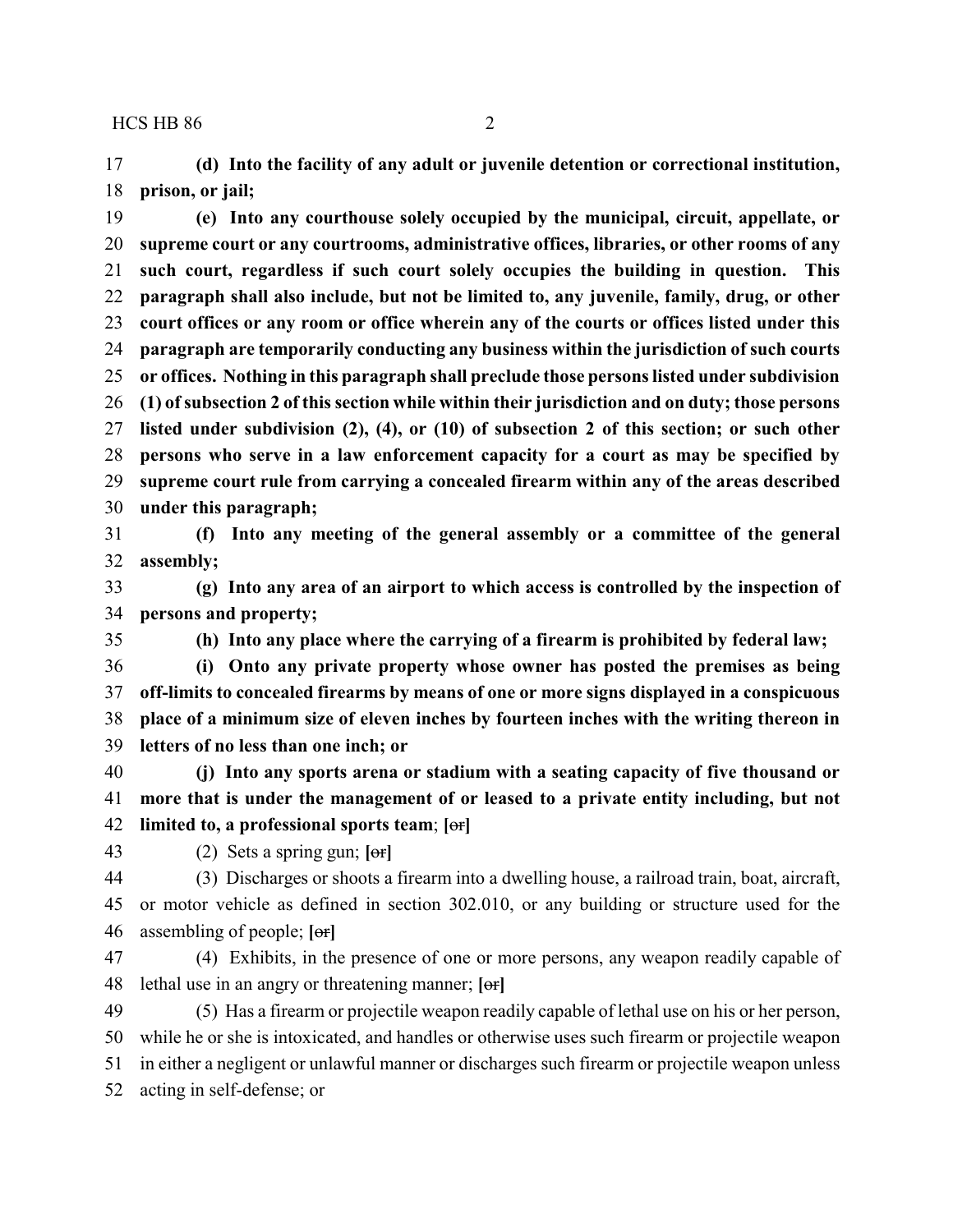(6) Discharges a firearm within one hundred yards of any occupied schoolhouse, courthouse, or church building; **[**or**]**

 (7) Discharges or shoots a firearm at a mark, at any object, or at random, on, along or across a public highway or discharges or shoots a firearm into any outbuilding; **[**or**]**

- (8) **[**Carries a firearm or any other weapon readily capable of lethal use into any church or place where people have assembled for worship, or into any election precinct on any election 59 day, or into any building owned or occupied by any agency of the federal government, state government, or political subdivision thereof; or
- (9)**]** Discharges or shoots a firearm at or from a motor vehicle, as defined in section 301.010, discharges or shoots a firearm at any person, or at any other motor vehicle, or at any building or habitable structure, unless the person was lawfully acting in self-defense; or

 **[**(10) Carries a firearm, whether loaded or unloaded, or anyother weapon readily capable of lethal use into any school, onto any school bus, or onto the premises of any function or activity sponsored or sanctioned by school officials or the district school board; or

 (11)**] (9)** Possesses a firearm while also knowingly in possession of a controlled substance that is sufficient for a felony violation of section 579.015.

 2. **[**Subdivisions (1), (8), and (10)**] Paragraphs (a) to (d), (f), (i), and (j) ofsubdivision (1)** of subsection 1 of this section shall not apply to the persons described in **subdivision (1), (3), (6), or (7) of** this subsection, regardless of whether such uses are reasonably associated with or are necessary to the fulfillment of such person's official duties except as otherwise provided in this subsection. Subdivisions (3), (4), (6), (7), and **[**(9)**] (8)** of subsection 1 of this section shall not apply to or affect any of the following persons, when such uses are reasonably associated with or are necessary to the fulfillment of such person's official duties, except as otherwise provided in this subsection:

 (1) All state, county and municipal peace officers who have completed the training required by the police officer standards and training commission pursuant to sections 590.030 to 590.050 and who possess the duty and power of arrest for violation of the general criminal laws of the state or for violation of ordinances of counties or municipalities of the state, whether such officers are on or off duty, and whether such officers are within or outside of the law enforcement agency's jurisdiction, or all qualified retired peace officers, as defined in subsection 12 of this section, and who carry the identification defined in subsection 13 of this section, or any person summoned by such officers to assist in making arrests or preserving the peace while actually engaged in assisting such officer;

 (2) Wardens, superintendents and keepers of prisons, penitentiaries, jails and other institutions for the detention of persons accused or convicted of crime;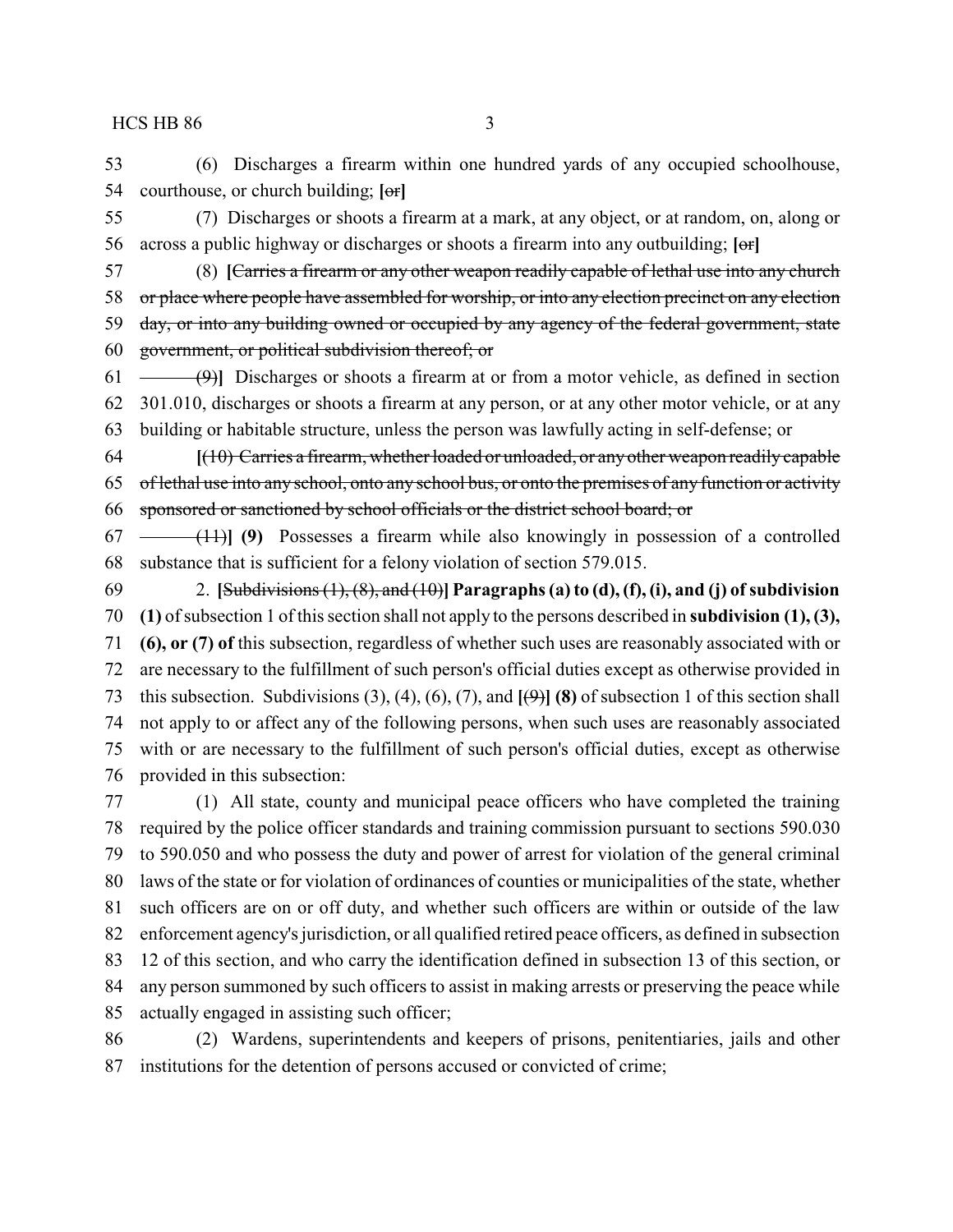(3) Members of the **United States** Armed Forces or National Guard while performing their official duty;

 (4) Those persons vested by Article V, Section 1 of the Constitution of Missouri with the judicial power of the state and those persons vested by Article III of the Constitution of the United States with the judicial power of the United States, the members of the federal judiciary;

(5) Any person whose bona fide duty is to execute process, civil or criminal;

 (6) Any federal probation officer or federal flight deck officer as defined under the federal flight deck officer program, 49 U.S.C. Section 44921, regardless of whether such officers are on duty, or within the law enforcement agency's jurisdiction;

 (7) Any state probation or parole officer, including supervisors and members of the board of probation and parole;

 (8) Any corporate security advisor meeting the definition and fulfilling the requirements of the regulations established by the department of public safety under section 590.750;

(9) Any coroner, deputy coroner, medical examiner, or assistant medical examiner;

 (10) Any municipal or county prosecuting attorney or assistant prosecuting attorney; circuit attorney or assistant circuit attorney; municipal, associate, or circuit judge; or any person appointed by a court to be a special prosecutor who has completed the firearms safety training course required under subsection 2 of section 571.111;

 (11) Any member of a fire department or fire protection district who is employed on a full-time basis as a fire investigator and who has a valid concealed carry endorsement issued prior to August 28, 2013, or a valid concealed carry permit under section 571.111 when such uses are reasonably associated with or are necessary to the fulfillment of such person's official duties; and

 (12) Upon the written approval of the governing body of a fire department or fire protection district, any paid fire department or fire protection district member who is employed on a full-time basis and who has a valid concealed carry endorsement issued prior to August 28, 2013, or a valid concealed carry permit, when such uses are reasonably associated with or are necessary to the fulfillment of such person's official duties.

 3. Subdivisions (1)**[**,**] and** (5)**[**, (8), and (10)**]** of subsection 1 of this section do not apply when the actor is transporting such weapons in a nonfunctioning state or in an unloaded state when ammunition is not readily accessible or when such weapons are not readily accessible. Subdivision (1) of subsection 1 of this section does not apply to any person nineteen years of age or older or eighteen years of age or older and a member of the United States Armed Forces, or honorably discharged from the United States Armed Forces, transporting a concealable firearm in the passenger compartment of a motor vehicle, so long as such concealable firearm is otherwise lawfully possessed**[**, nor when the actor is also in possession of an exposed firearm or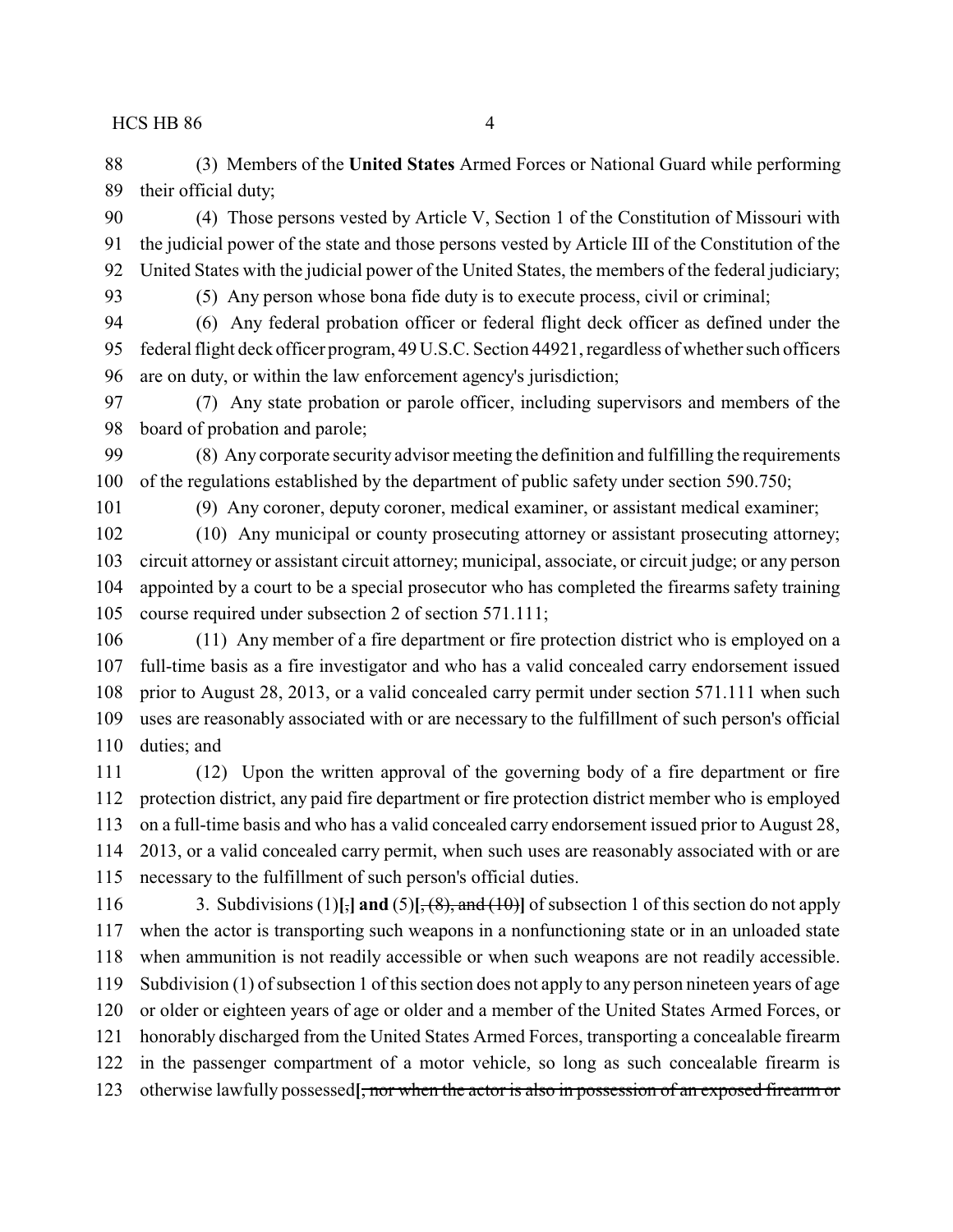projectile weapon for the lawful pursuit of game, or is in his or her dwelling unit or upon

125 premises over which the actor has possession, authority or control, or is traveling in a continuous

journey peaceably through this state. Subdivision (10) of subsection 1 of this section does not

 apply if the firearm is otherwise lawfully possessed by a person while traversing school premises for the purposes of transporting a student to or from school, or possessed by an adult for the

purposes of facilitation of a school-sanctioned firearm-related event or club event**]**.

 4. **[**Subdivisions**] Subdivision** (1)**[**, (8), and (10)**]** of subsection 1 of this section shall not apply to any person who has a valid concealed carry permit issued pursuant to sections 571.101 to 571.121, **a valid lifetime or extended concealed carry permit issued under sections 571.205 to 571.230,** a valid concealed carry endorsement issued before August 28, 2013, or a valid permit or endorsement to carry concealed firearms issued by another state or political subdivision of another state.

 5. Subdivisions (3), (4), (5), (6), (7), **and** (8)**[**, (9), and (10)**]** of subsection 1 of this section shall not apply to persons who are engaged in a lawful act of defense pursuant to section 563.031.

 6. Notwithstanding any provision of this section to the contrary, the state shall not prohibit any state employee from having a firearm in the employee's vehicle on the state's property provided that the vehicle is locked and the firearm is not visible. This subsection shall only apply to the state as an employer when the state employee's vehicle is on property owned or leased by the state and the state employee is conducting activities within the scope of his or her employment. For the purposes of this subsection, "state employee" means an employee of the executive, legislative, or judicial branch of the government of the state of Missouri.

 7. Nothing in this section shall make it unlawful for a student to actually participate in school-sanctioned gun safety courses, student military or ROTC courses, or other school-sponsored or club-sponsored firearm-related events, provided the student does not carry a firearm or other weapon readily capable of lethal use into any school, onto any school bus, or onto the premises of any other function or activity sponsored or sanctioned by school officials or the district school board.

8. A person who commits the **[**crime**] offense** of unlawful use of weapons under:

 (1) Subdivision (2), (3), (4), or **[**(11)**] (9)** of subsection 1 of this section shall be guilty of a class E felony;

 (2) Subdivision (1), (6), **or** (7)**[**, or (8)**]** of subsection 1 of this section shall be guilty of a class B misdemeanor, except when a concealed weapon is carried onto any private property whose owner has posted the premises as being off-limits to concealed firearms by means of one or more signs displayed in a conspicuous place of a minimum size of eleven inches by fourteen inches with the writing thereon in letters of not less than one inch, in which case the **[**penalties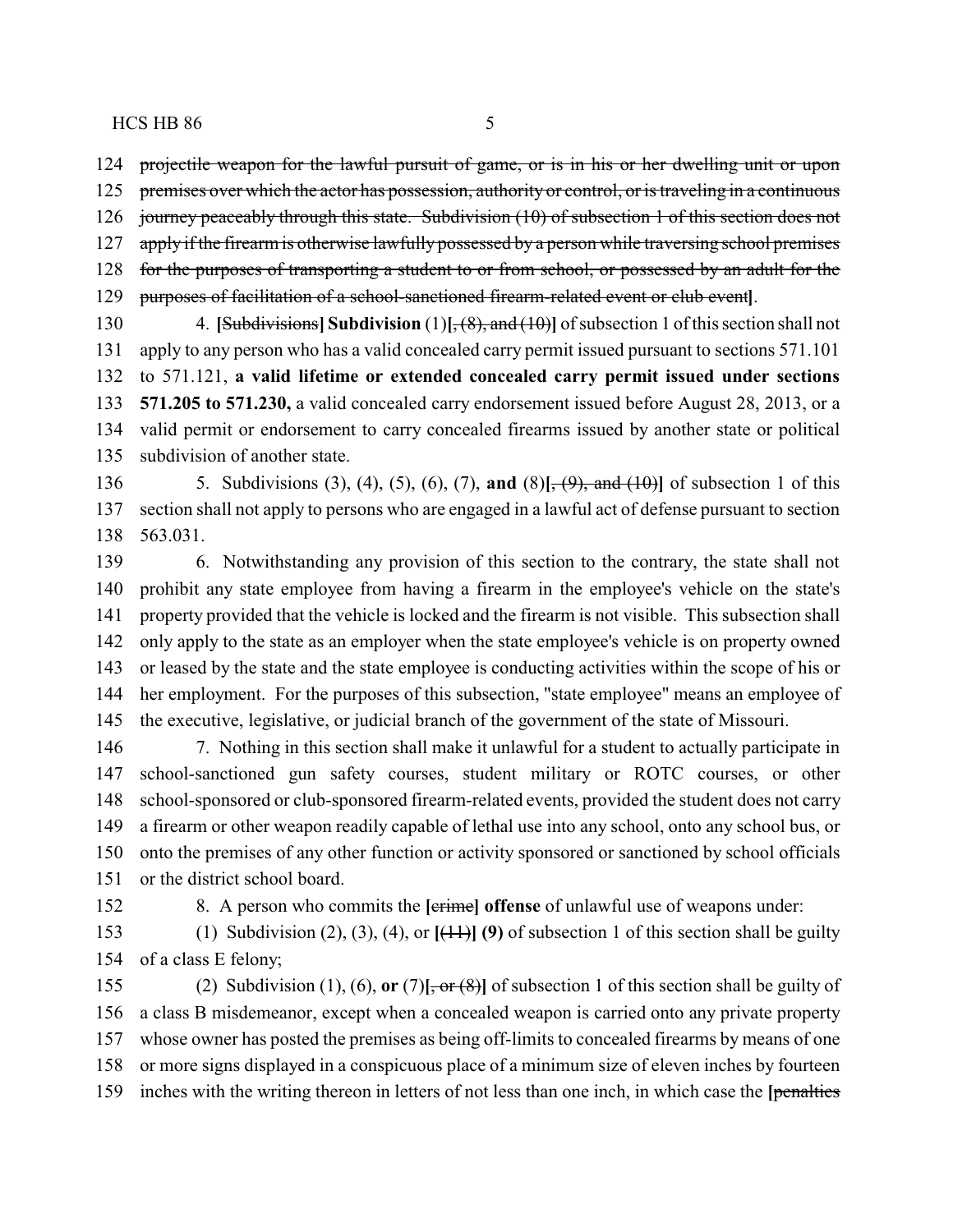of subsection 2 of section 571.107 shall apply**] offense shall not be a criminal act but may subject the person to denied access to or removal from the premises. Ifsuch person refuses to leave the premises and a peace officer is summoned, such person may be issued a citation for an amount not to exceed one hundred dollars for the first offense. If a second citation for a similar violation occurs within a six-month period, such person shall be fined an amount not to exceed two hundred dollars. If a third citation for a similar violation is issued within one year of the first citation, such person shall be fined an amount not to exceed five hundred dollars**;

 (3) Subdivision (5) **[**or (10)**]** of subsection 1 of this section shall be guilty of a class A misdemeanor if the firearm is unloaded and a class E felony if the firearm is loaded;

 (4) Subdivision **[**(9)**] (8)** of subsection 1 of this section shall be guilty of a class B felony, 171 except that if the violation of subdivision  $[\Theta]$  (8) of subsection 1 of this section results in injury or death to another person, it is a class A felony.

 9. Violations of subdivision **[**(9)**] (8)** of subsection 1 of this section shall be punished as follows:

 (1) For the first violation a person shall be sentenced to the maximum authorized term of imprisonment for a class B felony;

 (2) For any violation by a prior offender as defined in section 558.016, a person shall be sentenced to the maximum authorized term of imprisonment for a class B felony without the possibility of parole, probation or conditional release for a term of ten years;

 (3) For any violation by a persistent offender as defined in section 558.016, a person 181 shall be sentenced to the maximum authorized term of imprisonment for a class B felony without the possibility of parole, probation, or conditional release;

 (4) For any violation which results in injury or death to another person, a person shall be sentenced to an authorized disposition for a class A felony.

 10. Any person knowingly aiding or abetting any other person in the violation of subdivision **[**(9)**] (8)** of subsection 1 of this section shall be subject to the same penalty as that prescribed by this section for violations by other persons.

 11. Notwithstanding any other provision of law, no person who pleads guilty to or is found guilty of a felony violation of subsection 1 of this section shall receive a suspended imposition of sentence if such person has previouslyreceived a suspended imposition of sentence for any other firearms- or weapons-related felony offense.

12. As used in this section "qualified retired peace officer" means an individual who:

 (1) Retired in good standing from service with a public agency as a peace officer, other than for reasons of mental instability;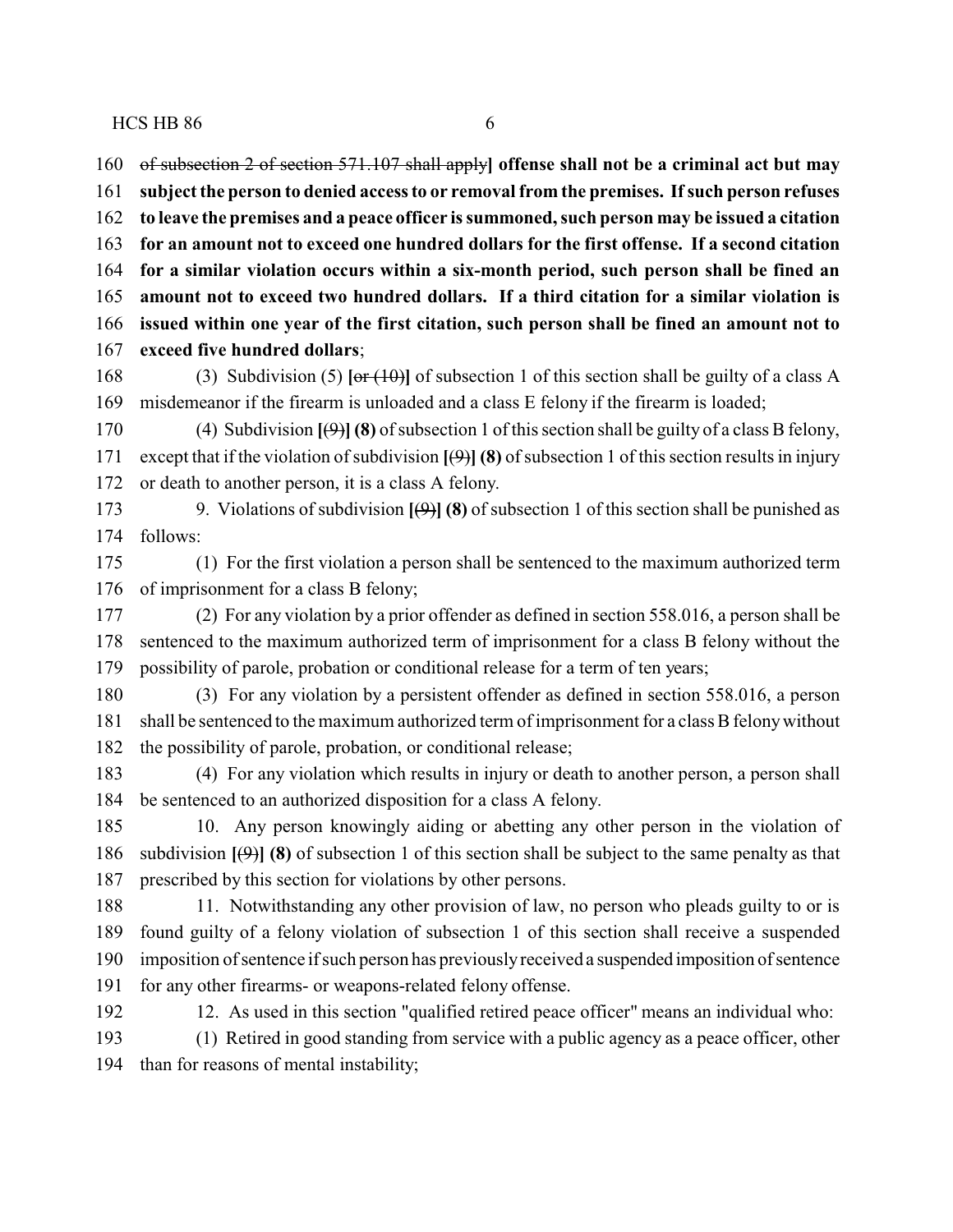(2) Before such retirement, was authorized by law to engage in or supervise the prevention, detection, investigation, or prosecution of, or the incarceration of any person for, any violation of law, and had statutory powers of arrest;

 (3) Before such retirement, was regularly employed as a peace officer for an aggregate of fifteen years or more, or retired from service with such agency, after completing any applicable probationary period of such service, due to a service-connected disability, as determined by such agency;

 (4) Has a nonforfeitable right to benefits under the retirement plan of the agency if such a plan is available;

 (5) During the most recent twelve-month period, has met, at the expense of the individual, the standards for training and qualification for active peace officers to carry firearms;

 (6) Is not under the influence of alcohol or another intoxicating or hallucinatory drug or substance; and

(7) Is not prohibited by federal law from receiving a firearm.

13. The identification required by subdivision (1) of subsection 2 of this section is:

 (1) A photographic identification issued by the agency from which the individual retired from service as a peace officer that indicates that the individual has, not less recently than one year before the date the individual is carrying the concealed firearm, been tested or otherwise found by the agencyto meet the standards established bythe agencyfor training and qualification for active peace officers to carry a firearm of the same type as the concealed firearm; or

 (2) A photographic identification issued by the agency from which the individual retired from service as a peace officer; and

 (3) A certification issued by the state in which the individual resides that indicates that the individual has, not less recently than one year before the date the individual is carrying the concealed firearm, been tested or otherwise found by the state to meet the standards established by the state for training and qualification for active peace officers to carry a firearm of the same type as the concealed firearm.

 **14. Notwithstanding any provision of this section or any other law, the offense of unlawful use of weapons under subdivision (1) of subsection 1 of this section shall not include possession of a firearm in a vehicle on any premises listed under paragraphs (a) to (j) of subdivision (1) of subsection 1 of this section, except if prohibited by federal law, so long as the firearm is not removed from the vehicle or brandished while the vehicle is in**

**or on the listed premises.**

571.107. 1. A concealed carry permit issued pursuant to sections 571.101 to 571.121,

**a valid lifetime or extended concealed carry permit issued under sections 571.205 to**

**571.230,** a valid concealed carry endorsement issued prior to August 28, 2013, or a concealed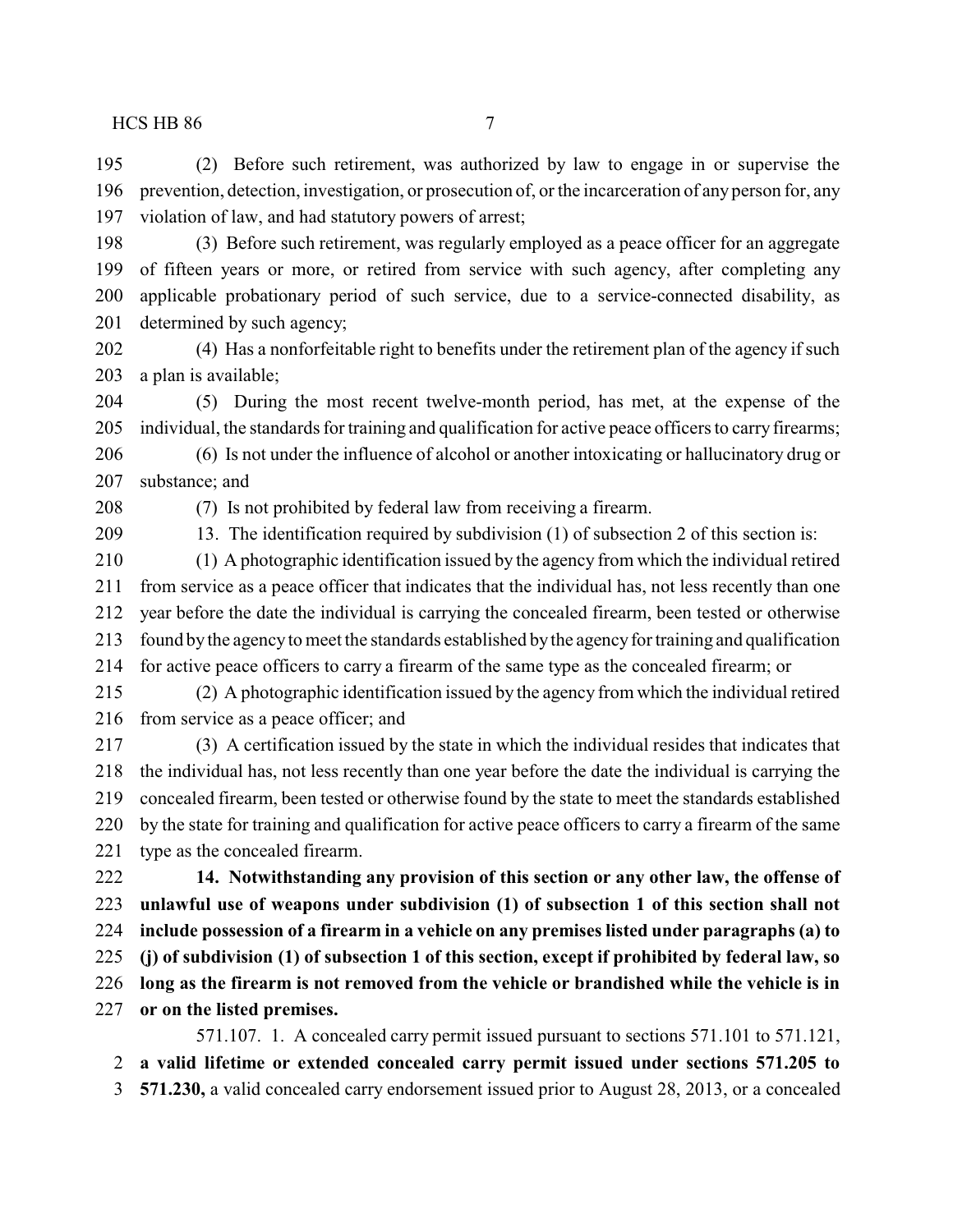carry endorsement or permit issued by another state or political subdivision of another state shall authorize the person in whose name the permit or endorsement is issued to carry concealed

 firearms on or about his or her person or vehicle throughout the state. No concealed carry permit issued pursuant to sections 571.101 to 571.121, **valid lifetime or extended concealed carry permit issued under sections 571.205 to 571.230,** valid concealed carry endorsement issued prior to August 28, 2013, or a concealed carry endorsement or permit issued by another state or political subdivision of another state shall authorize any person to carry concealed firearms into: (1) Any police, sheriff, or **Missouri state** highway patrol office or station without the consent of the chief law enforcement officer in charge of that office or station**[**. Possession of 13 a firearm in a vehicle on the premises of the office or station shall not be a criminal offense so 14 long as the firearm is not removed from the vehicle or brandished while the vehicle is on the premises; 16 (2) Within twenty-five feet of any polling place on any election day. Possession of a 17 firearm in a vehicle on the premises of the polling place shall not be a criminal offense so long as the firearm is not removed from the vehicle or brandished while the vehicle is on the premises**]**; **[**(3)**] (2)** The facility of any adult or juvenile detention or correctional institution, prison**,** or jail**[**. Possession of a firearm in a vehicle on the premises of any adult, juvenile detention, or 22 correctional institution, prison or jail shall not be a criminal offense so long as the firearm is not removed from the vehicle or brandished while the vehicle is on the premises**]**; **[**(4)**](3)** Anycourthouse solelyoccupied bythe **municipal,** circuit, appellate**,** or supreme court**[**,**]** or any courtrooms, administrative offices, libraries**,** or other rooms of any such court **[**whether or not**] regardless if** such court solely occupies the building in question **unless the person has the consent of the presiding judge**. This subdivision shall also include, but not be limited to, any juvenile, family, drug, or other court offices**[**,**] and** any room or office wherein any of the courts or offices listed in this subdivision are temporarily conducting any business within the jurisdiction of such courts or offices**[**, and such other locations in such manner as may be specified by supreme court rule pursuant to subdivision (6) of this subsection**]**. Nothing in this subdivision shall preclude those persons listed in subdivision (1) of subsection 2 of section 571.030 while within their jurisdiction and on duty**[**,**] or** those persons listed in subdivisions (2), (4), and (10) of subsection 2 of section 571.030**[**, or such other persons who serve in a law 35 enforcement capacity for a court as may be specified by supreme court rule pursuant to subdivision (6) of this subsection**]** from carrying a concealed firearm within any of the areas described in this subdivision**[**. Possession of a firearm in a vehicle on the premises of any of the areas listed in this subdivision shall not be a criminal offense so long as the firearm is not removed from the vehicle or brandished while the vehicle is on the premises;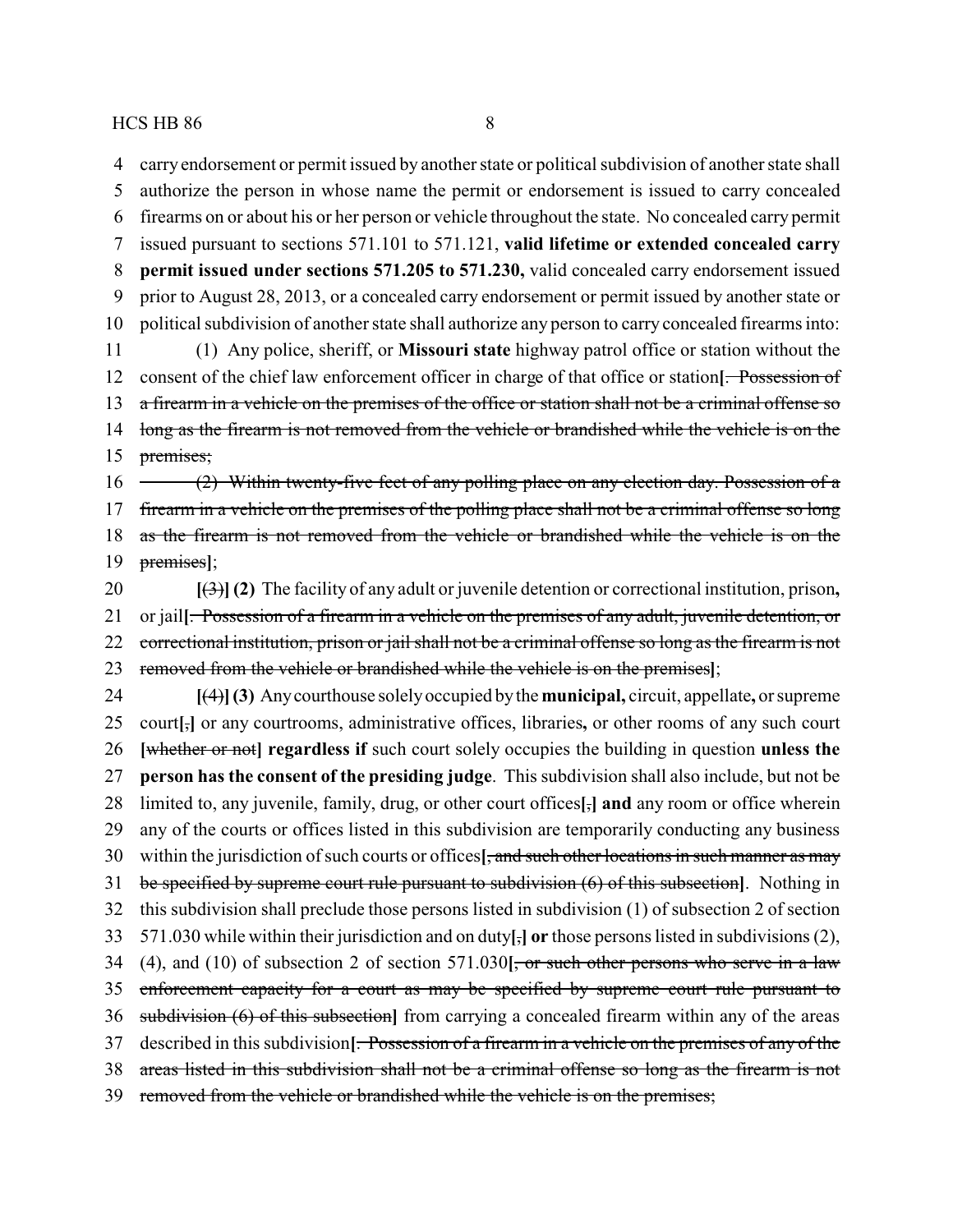40 (5) Any meeting of the governing body of a unit of local government; or any meeting of 41 the general assembly or a committee of the general assembly, except that nothing in this 42 subdivision shall preclude a member of the body holding a valid concealed carry permit or 43 endorsement from carrying a concealed firearm at a meeting of the body which he or she is a 44 member. Possession of a firearm in a vehicle on the premises shall not be a criminal offense so 45 long as the firearm is not removed from the vehicle or brandished while the vehicle is on the 46 premises. Nothing in this subdivision shall preclude a member of the general assembly, a 47 full-time employee of the general assembly employed under Section 17, Article III, Constitution 48 of Missouri, legislative employees of the general assembly as determined under section 21.155, 49 or statewide elected officials and their employees, holding a valid concealed carry permit or 50 endorsement, from carrying a concealed firearm in the state capitol building or at a meeting 51 whether of the full body of a house of the general assembly or a committee thereof, that is held 52 in the state capitol building; 53 (6) The general assembly, supreme court, county or municipality may by rule, 54 administrative regulation, or ordinance prohibit or limit the carrying of concealed firearms by

 permit or endorsement holders in that portion of a building owned, leased or controlled by that unit of government. Any portion of a building in which the carrying of concealed firearms is 57 prohibited or limited shall be clearly identified by signs posted at the entrance to the restricted area. The statute, rule or ordinance shall exempt any building used for public housing by private 59 persons, highways or rest areas, firing ranges, and private dwellings owned, leased, or controlled by that unit of government from any restriction on the carrying or possession of a firearm. The statute, rule or ordinance shall not specify any criminal penalty for its violation but may specify that persons violating the statute, rule or ordinance may be denied entrance to the building, ordered to leave the building and if employees of the unit of government, be subjected to disciplinary measures for violation of the provisions of the statute, rule or ordinance. The provisions of this subdivision shall not apply to any other unit of government; 66 (7) Any establishment licensed to dispense intoxicating liquor for consumption on the 67 premises, which portion is primarily devoted to that purpose, without the consent of the owner or manager. The provisions of this subdivision shall not apply to the licensee of said

 establishment. The provisions of this subdivision shall not apply to any bona fide restaurant 70 open to the general public having dining facilities for not less than fifty persons and that receives 71 at least fifty-one percent of its gross annual income from the dining facilities by the sale of food. This subdivision does not prohibit the possession of a firearm in a vehicle on the premises of the establishment and shall not be a criminal offense so long as the firearm is not removed from the vehicle or brandished while the vehicle is on the premises. Nothing in this subdivision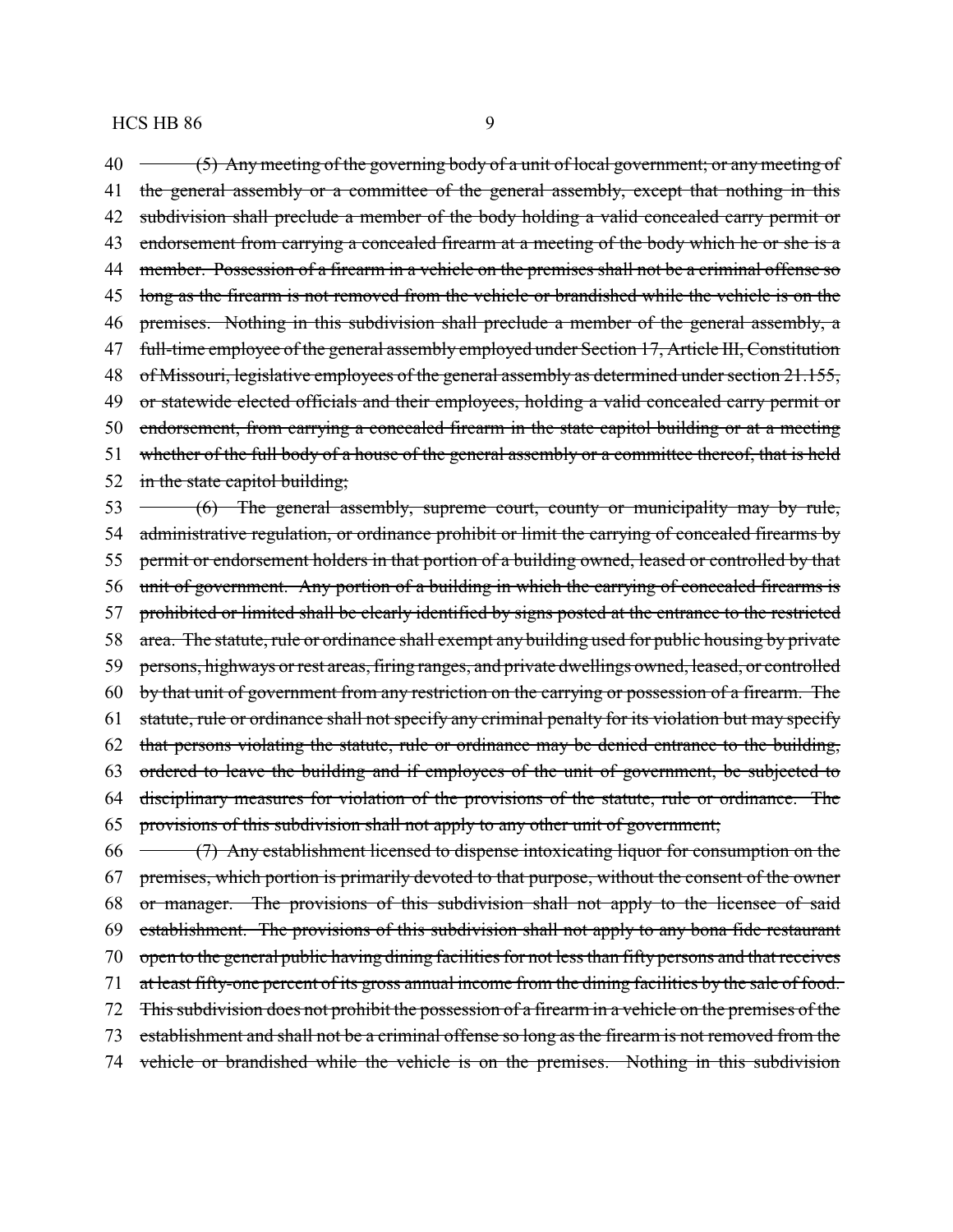75 authorizes any individual who has been issued a concealed carry permit or endorsement to 76 possess any firearm while intoxicated**]**;

 **[**(8)**] (4)** Any area of an airport to which access is controlled by the inspection of persons and property**[**. Possession of a firearm in a vehicle on the premises of the airport shall not be a criminal offense so long as the firearm is not removed from the vehicle or brandished while the vehicle is on the premises**]**;

81  $[\langle 9 \rangle]$  (5) Any place where the carrying of a firearm is prohibited by federal law;

 **[**(10)**] (6)** Any **[**higher education institution or**] public** elementary or secondary school facility without the consent of **[**the governing body of the higher education institution or**]** a school official or the district school board, unless the person with the concealed carry endorsement or permit is a teacher or administrator of an elementary or secondary school who has been designated by his or her school district as a school protection officer and is carrying a firearm in a school within that district, in which case no consent is required**[**. Possession of a firearm in a vehicle on the premises of any higher education institution or elementary or 89 secondary school facility shall not be a criminal offense so long as the firearm is not removed from the vehicle or brandished while the vehicle is on the premises;

91 (11) Any portion of a building used as a child care facility without the consent of the 92 manager. Nothing in this subdivision shall prevent the operator of a child care facility in a 93 family home from owning or possessing a firearm or a concealed carry permit or endorsement; 94 (12) Any riverboat gambling operation accessible by the public without the consent of 95 the owner or manager pursuant to rules promulgated by the gaming commission. Possession of 96 a firearm in a vehicle on the premises of a riverboat gambling operation shall not be a criminal 97 offense so long as the firearm is not removed from the vehicle or brandished while the vehicle 98 is on the premises;

99  $-$  (13) Any gated area of an amusement park. Possession of a firearm in a vehicle on the 100 premises of the amusement park shall not be a criminal offense so long as the firearm is not 101 removed from the vehicle or brandished while the vehicle is on the premises;

102 (14) Any church or other place of religious worship without the consent of the minister 103 or person or persons representing the religious organization that exercises control over the place 104 of religious worship. Possession of a firearm in a vehicle on the premises shall not be a criminal 105 offense so long as the firearm is not removed from the vehicle or brandished while the vehicle 106 is on the premises**]**;

 **[**(15)**] (7)** Any private property whose owner has posted the premises as being off-limits to concealed firearms by means of one or more signs displayed in a conspicuous place of a minimum size of eleven inches by fourteen inches with the writing thereon in letters of not less than one inch. The owner, business or commercial lessee, manager of a private business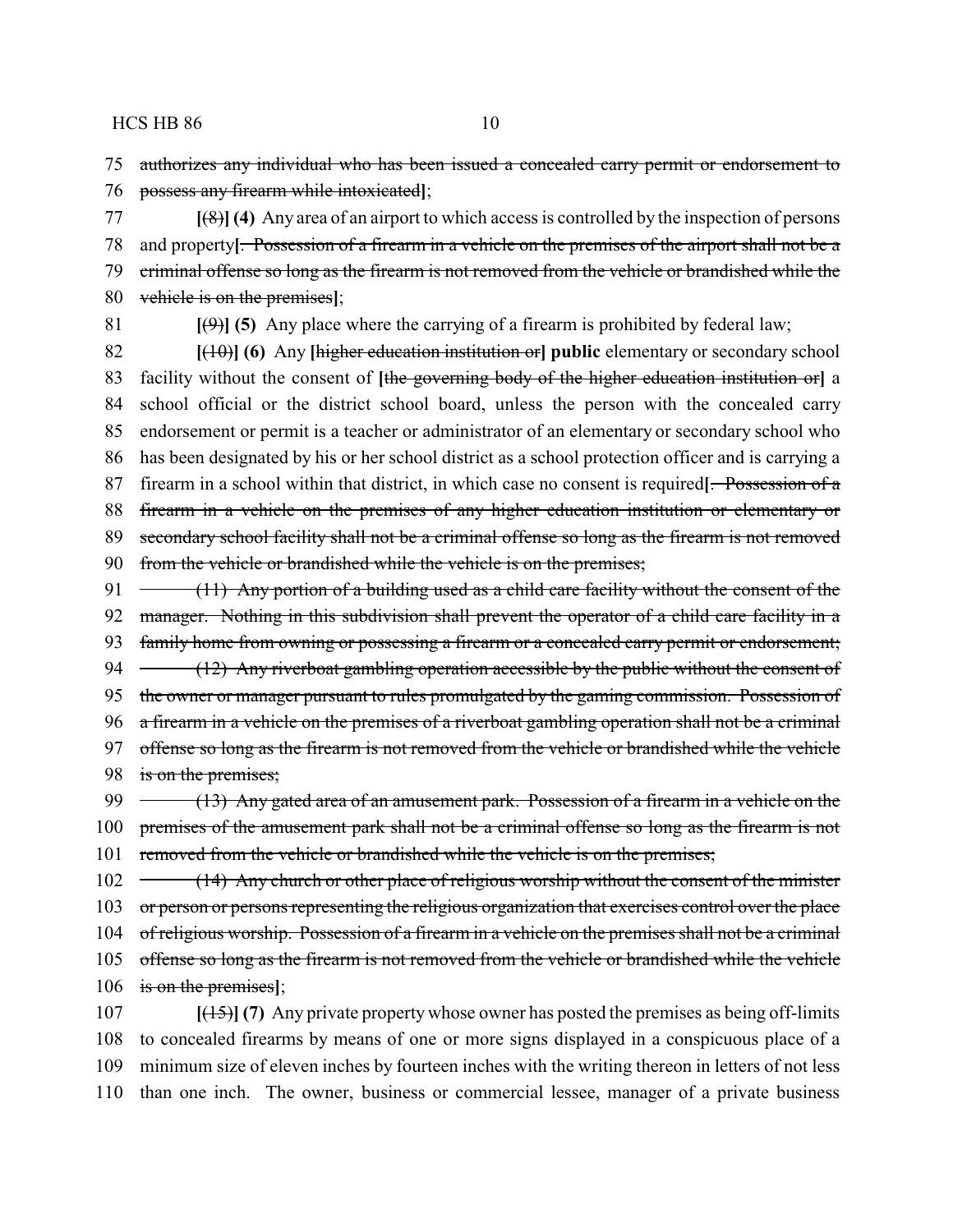enterprise, or any other organization, entity, or person may prohibit persons holding a concealed carry permit or endorsement from carrying concealed firearms on the premises and may prohibit employees, not authorized by the employer, holding a concealed carry permit or endorsement from carrying concealed firearms on the propertyof the employer. If the building or the premises are open to the public, the employer of the business enterprise shall post signs on or about the premises if carrying a concealed firearm is prohibited. **[**Possession of a firearm in a vehicle on the premises shall not be a criminal offense so long as the firearm is not removed from the vehicle or brandished while the vehicle is on the premises.**]** An employer may prohibit employees or other persons holding a concealed carry permit or endorsement from carrying a concealed firearm in vehicles owned by the employer; **or [**(16)**] (8)** Any sports arena or stadium with a seating capacity of five thousand or more **that is under the management of or leased to a private entity including, but not limited to, a professional sports team**. **[**Possession of a firearm in a vehicle on the premises shall not be a criminal offense so long as the firearm is not removed from the vehicle or brandished while the 125 vehicle is on the premises; 126 (17) Any hospital accessible by the public. Possession of a firearm in a vehicle on the 127 premises of a hospital shall not be a criminal offense so long as the firearm is not removed from the vehicle or brandished while the vehicle is on the premises.**]** 2. Carrying of a concealed firearm in a location specified in subdivisions (1) to **[**(17)**] (8)** of subsection 1 of this section by any individual who holds a concealed carry permit issued pursuant to sections 571.101 to 571.121, **a valid lifetime or extended concealed carry permit issued under sections 571.205 to 571.230,** or a concealed carry endorsement issued prior to August 28, 2013, shall not be a criminal act but may subject the person to denial to the premises or removal from the premises. If such person refuses to leave the premises and a peace officer is summoned, such person may be issued a citation for an amount not to exceed one hundred dollars for the first offense. If a second citation for a similar violation occurs within a six-month period, such person shall be fined an amount not to exceed two hundred dollars and his or her **concealed carry** permit, **[**and**] or**, if applicable, **his or her** endorsement to carry concealed firearms**,** shall be suspended for a period of one year. If a third citation for a similar violation is issued within one year of the first citation, such person shall be fined an amount not to exceed five hundred dollars and shall have his or her concealed carry permit, **[**and**] or**, if applicable, **his or her** endorsement**,** revoked and such person shall not be eligible for a concealed carry permit for a period of three years. Upon conviction of charges arising from a citation issued pursuant to this subsection, the court shall notify the sheriff of the countywhich issued the concealed carry permit, or, if the person is a holder of a concealed carry endorsement issued prior to August 28, 2013, the court shall notify the sheriff of the county which issued the certificate of qualification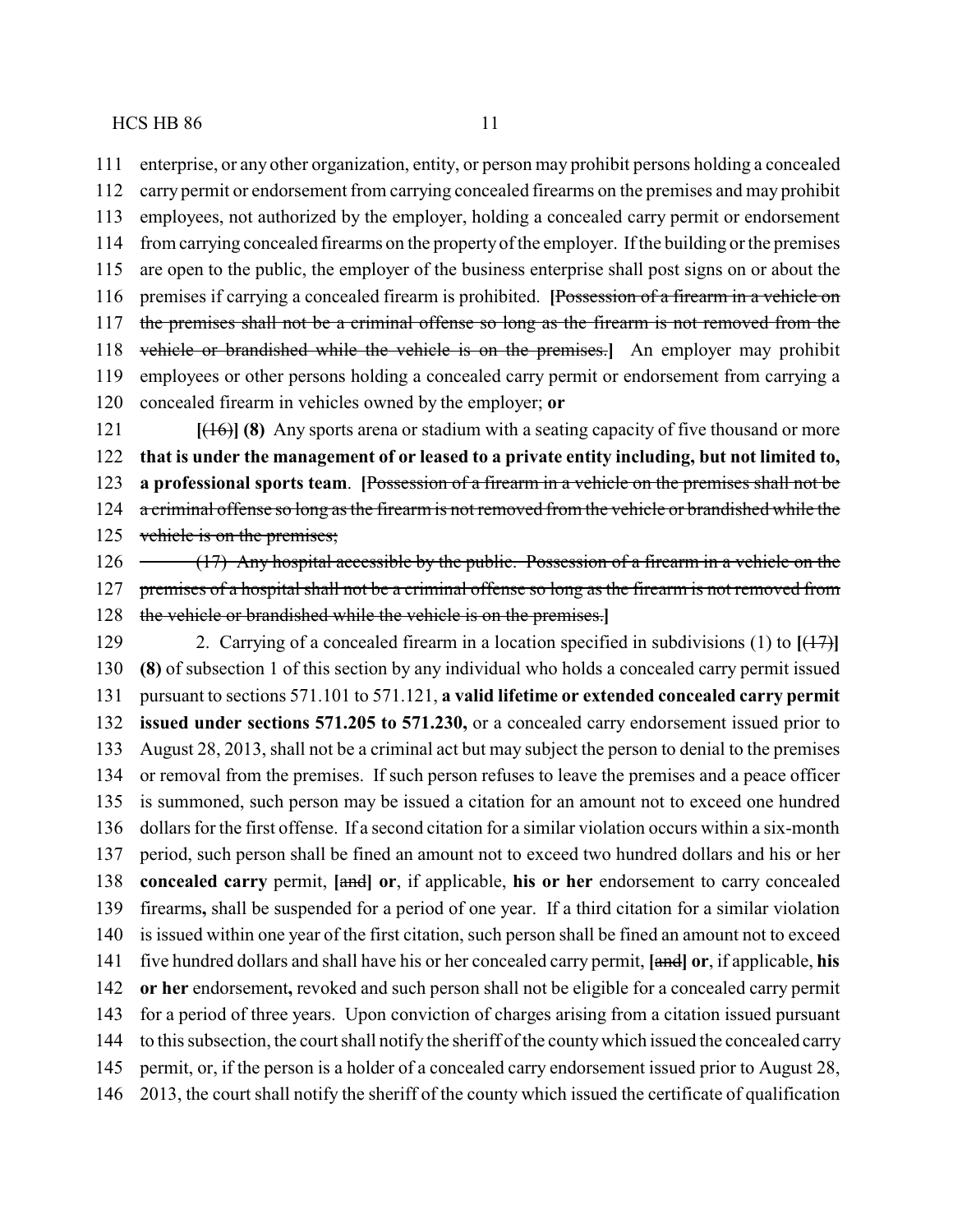for a concealed carry endorsement and the department of revenue. The sheriff shall suspend or revoke the concealed carrypermit or, if applicable, the certificate of qualification for a concealed carry endorsement. If the person holds an endorsement, the department of revenue shall issue a notice of such suspension or revocation of the concealed carry endorsement and take action to remove the concealed carry endorsement from the individual's driving record. The director of revenue shall notify the licensee that he or she must apply for a new license pursuant to chapter 302 which does not contain such endorsement. The notice issued by the department of revenue shall be mailed to the last known address shown on the individual's driving record. The notice is deemed received three days after mailing.

 **3. Notwithstanding any provision of subsection 1 of this section or any other law, the provisions of this section shall not prohibit a person from carrying a concealed firearm in a vehicle on any premises listed under subdivisions (1) to (8) of subsection 1 of this section, except if prohibited by federal law, so long as the firearm is not removed from the vehicle or brandished while the vehicle is in or on the listed premises.**

**571.108. Notwithstanding any other provision of law to the contrary, neither the state nor any county, city, town, village, municipality, or other political subdivision of this state shall impose any rule, policy, ordinance, contractual requirement, or agreement of any kind that prohibits any employee of such entity who holds a concealed carry permit issued under sections 571.101 to 571.121, a valid lifetime or extended concealed carry permit issued under sections 571.205 to 571.230, a valid concealed carry endorsement issued prior to August 28, 2013, or a concealed carry endorsement or permit issued by another state or political subdivision of another state from carrying a concealed weapon in any area in which such person is authorized to carry a concealed weapon under this chapter.**

**571.109. 1. Notwithstanding any provision of law to the contrary, public institutions of higher education shall be allowed to construct policies regarding concealed carry permits or endorsements issued under sections 571.101 to 571.121, valid lifetime or extended concealed carry permits issued under sections 571.205 to 571.230, valid concealed carry endorsements issued prior to August 28, 2013, or concealed carry endorsements or permits issued by another state or political subdivision of another state, but such policies shall not generally prohibit or have the effect of generally prohibiting the carrying, chambering, or active operation or storage of a concealed firearm on the campus of any such institution.**

 **2. No public institution of higher education shall impose any contractual requirement or condition of employment upon any employee, faculty member, or student that generally prohibits or has the effect of generally prohibiting the lawful possession or**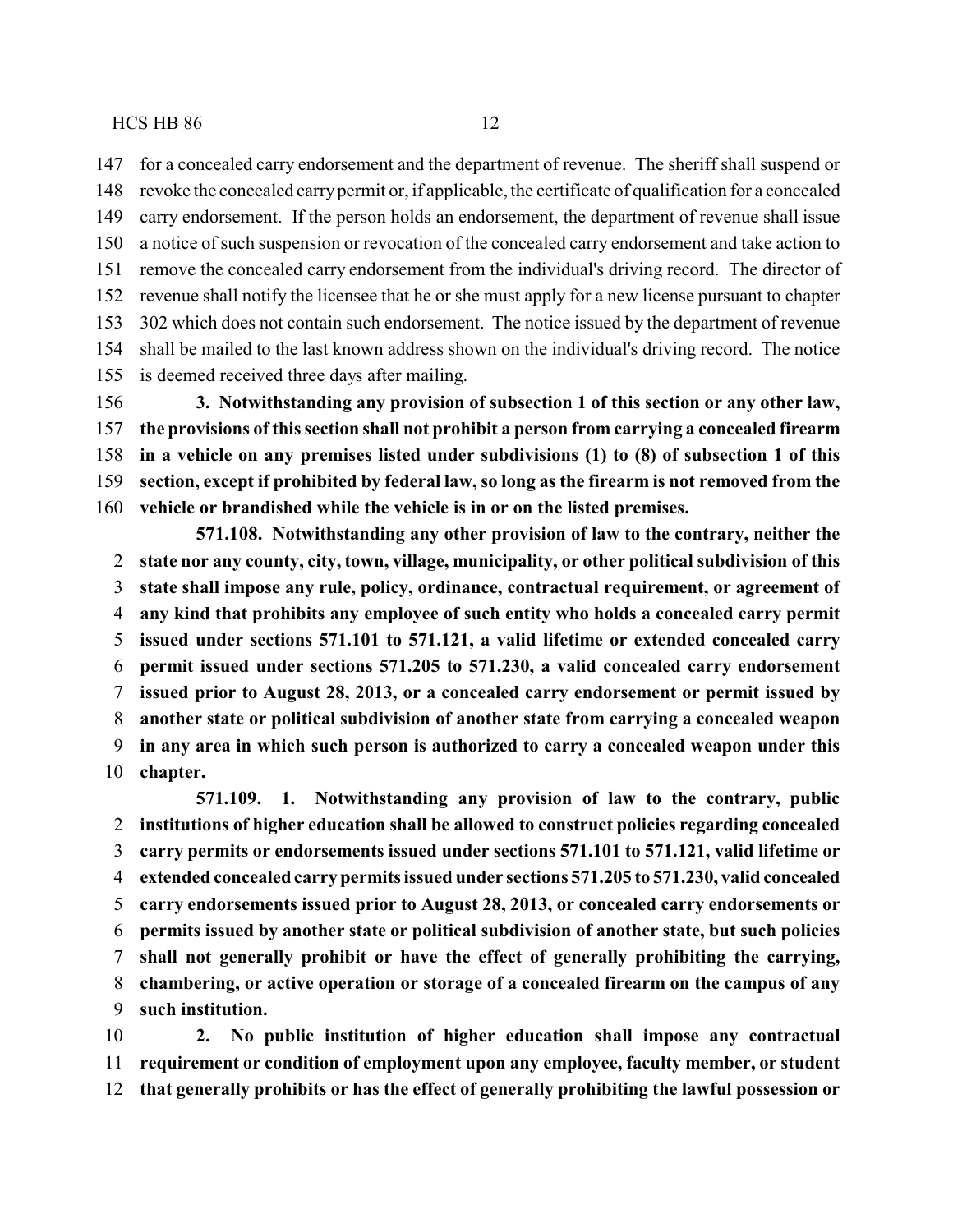13 **carry of firearms by such persons, nor shall such institution impose any taxes, fees, or**

14 **other monetary charges as a condition for the lawful possession or carry of firearms under**

15 **the provisions of this chapter.**

571.215. 1. A Missouri lifetime or extended concealed carry permit issued under sections 571.205 to 571.230 shall authorize the person in whose name the permit is issued to carry concealed firearms on or about his or her person or vehicle throughout the state. No Missouri lifetime or extended concealed carry permit shall authorize any person to carry concealed firearms into**[**:

 $6 \leftarrow$  (1) Any police, sheriff, or highway patrol office or station without the consent of the 7 chief law enforcement officer in charge of that office or station. Possession of a firearm in a 8 vehicle on the premises of the office or station shall not be a criminal offense so long as the 9 firearm is not removed from the vehicle or brandished while the vehicle is on the premises;

10 (2) Within twenty-five feet of any polling place on any election day. Possession of a 11 firearm in a vehicle on the premises of the polling place shall not be a criminal offense so long 12 as the firearm is not removed from the vehicle or brandished while the vehicle is on the premises; 13 (3) The facility of any adult or juvenile detention or correctional institution, prison or 14 jail. Possession of a firearm in a vehicle on the premises of any adult, juvenile detention, or 15 correctional institution, prison or jail shall not be a criminal offense so long as the firearm is not

16 removed from the vehicle or brandished while the vehicle is on the premises;

17 (4) Any courthouse solely occupied by the circuit, appellate or supreme court, or any 18 courtrooms, administrative offices, libraries, or other rooms of any such court whether or not 19 such court solely occupies the building in question. This subdivision shall also include, but not 20 be limited to, any juvenile, family, drug, or other court offices, any room or office wherein any 21 of the courts or offices listed in this subdivision are temporarily conducting any business within 22 the jurisdiction of such courts or offices, and such other locations in such manner as may be 23 specified by supreme court rule under subdivision (6) of this subsection. Nothing in this 24 subdivision shall preclude those persons listed in subdivision (1) of subsection 2 of section 25 571.030 while within their jurisdiction and on duty, those persons listed in subdivisions (2), (4), 26 and (10) of subsection 2 of section 571.030, or such other persons who serve in a law 27 enforcement capacity for a court as may be specified by supreme court rule under subdivision 28 (6) of this subsection from carrying a concealed firearm within any of the areas described in this 29 subdivision. Possession of a firearm in a vehicle on the premises of any of the areas listed in this 30 subdivision shall not be a criminal offense so long as the firearm is not removed from the vehicle 31 or brandished while the vehicle is on the premises; 32 (5) Any meeting of the governing body of a unit of local government, or any meeting of

33 the general assembly or a committee of the general assembly, except that nothing in this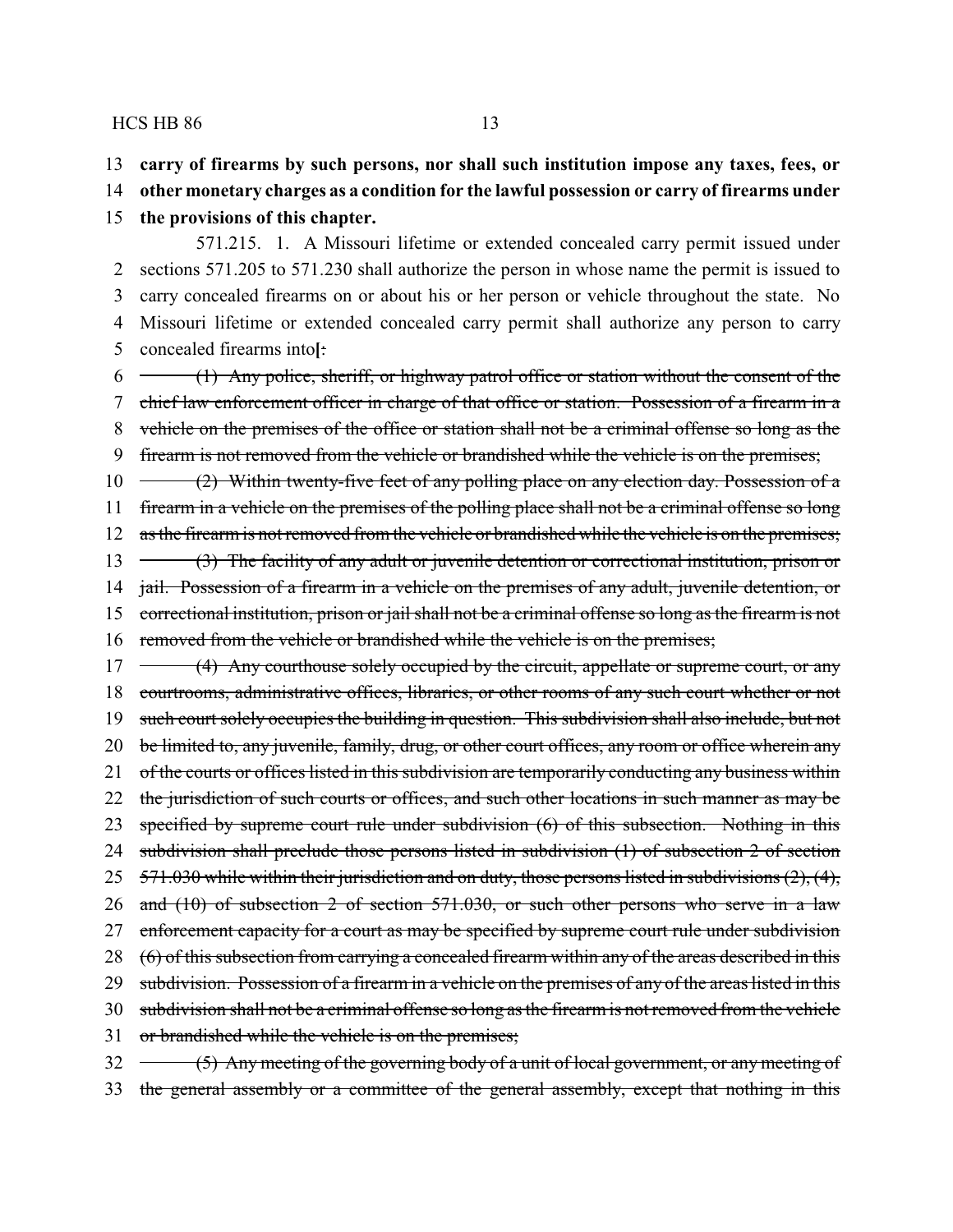34 subdivision shall preclude a member of the body holding a valid Missouri lifetime or extended 35 concealed carry permit from carrying a concealed firearm at a meeting of the body which he or 36 she is a member. Possession of a firearm in a vehicle on the premises shall not be a criminal 37 offense so long as the firearm is not removed from the vehicle or brandished while the vehicle 38 is on the premises. Nothing in this subdivision shall preclude a member of the general assembly, 39 a full-time employee of the general assembly employed under Section 17, Article III, 40 Constitution of Missouri, legislative employees of the general assembly as determined under 41 section 21.155, or statewide elected officials and their employees, holding a valid Missouri 42 lifetime or extended concealed carry permit, from carrying a concealed firearm in the state 43 capitol building or at a meeting whether of the full body of a house of the general assembly or 44 a committee thereof, that is held in the state capitol building; 45 (6) The general assembly, supreme court, county, or municipality may by rule, 46 administrative regulation, or ordinance prohibit or limit the carrying of concealed firearms by 47 permit holders in that portion of a building owned, leased, or controlled by that unit of 48 government. Any portion of a building in which the carrying of concealed firearms is prohibited 49 or limited shall be clearly identified by signs posted at the entrance to the restricted area. The 50 statute, rule, or ordinance shall exempt any building used for public housing by private persons, 51 highways or rest areas, firing ranges, and private dwellings owned, leased, or controlled by that 52 unit of government from any restriction on the carrying or possession of a firearm. The statute, 53 rule, or ordinance shall not specify any criminal penalty for its violation but may specify that 54 persons violating the statute, rule, or ordinance may be denied entrance to the building, ordered 55 to leave the building and if employees of the unit of government, be subjected to disciplinary 56 measures for violation of the provisions of the statute, rule, or ordinance. The provisions of this 57 subdivision shall not apply to any other unit of government; 58 (7) Any establishment licensed to dispense intoxicating liquor for consumption on the 59 premises, which portion is primarily devoted to that purpose, without the consent of the owner 60 or manager. The provisions of this subdivision shall not apply to the licensee of said 61 establishment. The provisions of this subdivision shall not apply to any bona fide restaurant 62 open to the general public having dining facilities for not less than fifty persons and that receives 63 at least fifty-one percent of its gross annual income from the dining facilities by the sale of food. 64 This subdivision does not prohibit the possession of a firearm in a vehicle on the premises of the 65 establishment and shall not be a criminal offense so long as the firearm is not removed from the 66 vehicle or brandished while the vehicle is on the premises. Nothing in this subdivision 67 authorizes any individual who has been issued a Missouri lifetime or extended concealed carry 68 permit to possess any firearm while intoxicated;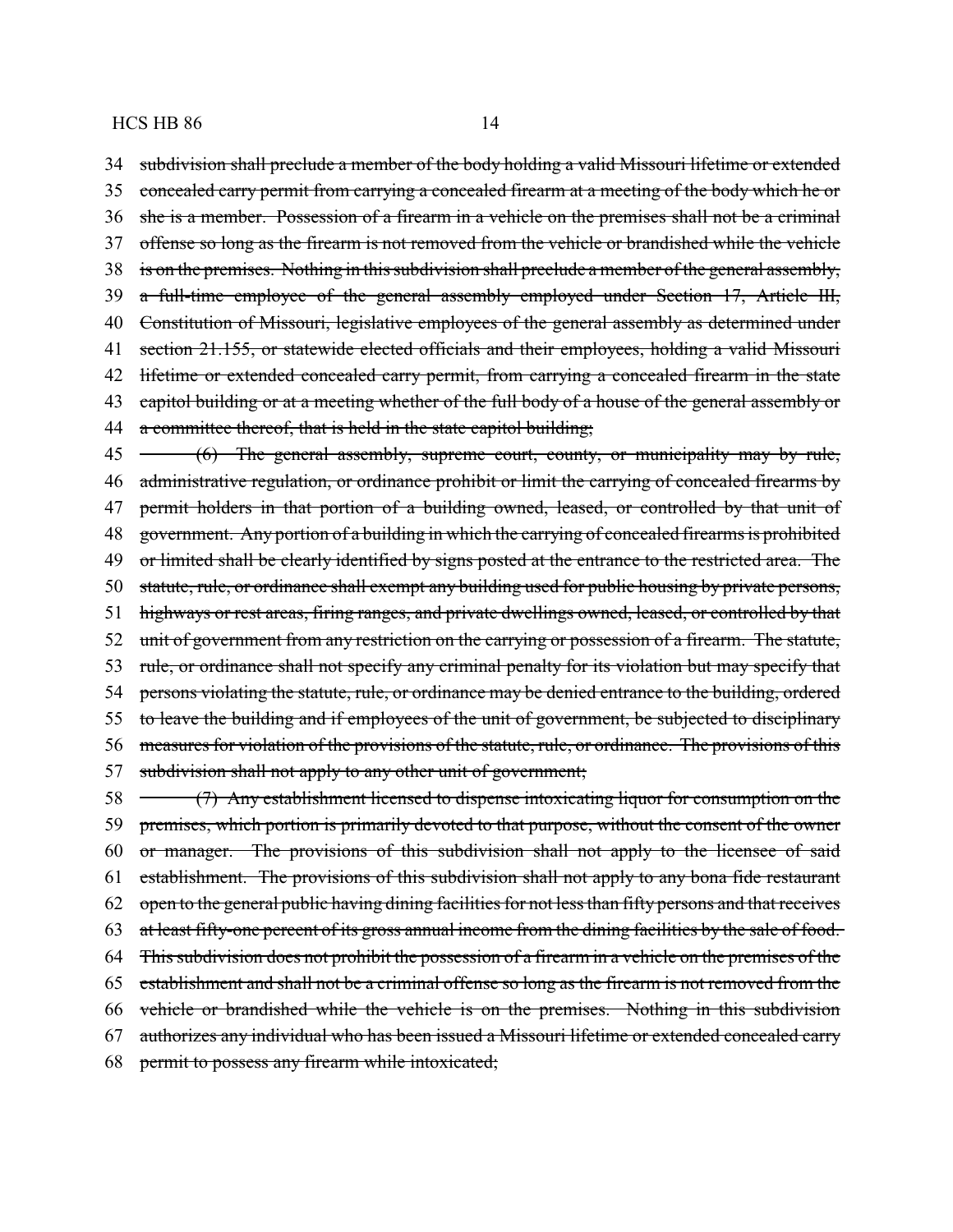69 (8) Any area of an airport to which access is controlled by the inspection of persons and

- 70 property. Possession of a firearm in a vehicle on the premises of the airport shall not be a
- 71 criminal offense so long as the firearm is not removed from the vehicle or brandished while the
- 72 vehicle is on the premises;
- $73 \leftarrow$  (9) Any place where the carrying of a firearm is prohibited by federal law;
- 74 (10) Any higher education institution or elementary or secondary school facility without 75 the consent of the governing body of the higher education institution or a school official or the 76 district school board, unless the person with the Missouri lifetime or extended concealed carry 77 permit is a teacher or administrator of an elementary or secondary school who has been 78 designated by his or her school district as a school protection officer and is carrying a firearm in 79 a school within that district, in which case no consent is required. Possession of a firearm in a 80 vehicle on the premises of any higher education institution or elementary or secondary school 81 facility shall not be a criminal offense so long as the firearm is not removed from the vehicle or
- 82 brandished while the vehicle is on the premises;
- 83  $\rightarrow$  (11) Any portion of a building used as a child care facility without the consent of the
- 84 manager. Nothing in this subdivision shall prevent the operator of a child care facility in a
- 85 family home from owning or possessing a firearm or a Missouri lifetime or extended concealed 86 carry permit;
- 87 (12) Any riverboat gambling operation accessible by the public without the consent of 88 the owner or manager under rules promulgated by the gaming commission. Possession of a 89 firearm in a vehicle on the premises of a riverboat gambling operation shall not be a criminal 90 offense so long as the firearm is not removed from the vehicle or brandished while the vehicle
- 91 is on the premises;
- 92 (13) Any gated area of an amusement park. Possession of a firearm in a vehicle on the 93 premises of the amusement park shall not be a criminal offense so long as the firearm is not 94 removed from the vehicle or brandished while the vehicle is on the premises;
- 95 (14) Any church or other place of religious worship without the consent of the minister 96 or person or persons representing the religious organization that exercises control over the place 97 of religious worship. Possession of a firearm in a vehicle on the premises shall not be a criminal 98 offense so long as the firearm is not removed from the vehicle or brandished while the vehicle 99 is on the premises;
- 100 (15) Any private property whose owner has posted the premises as being off-limits to 101 concealed firearms by means of one or more signs displayed in a conspicuous place of a 102 minimum size of eleven inches by fourteen inches with the writing thereon in letters of not less 103 than one inch. The owner, business or commercial lessee, manager of a private business 104 enterprise, or any other organization, entity, or person may prohibit persons holding a Missouri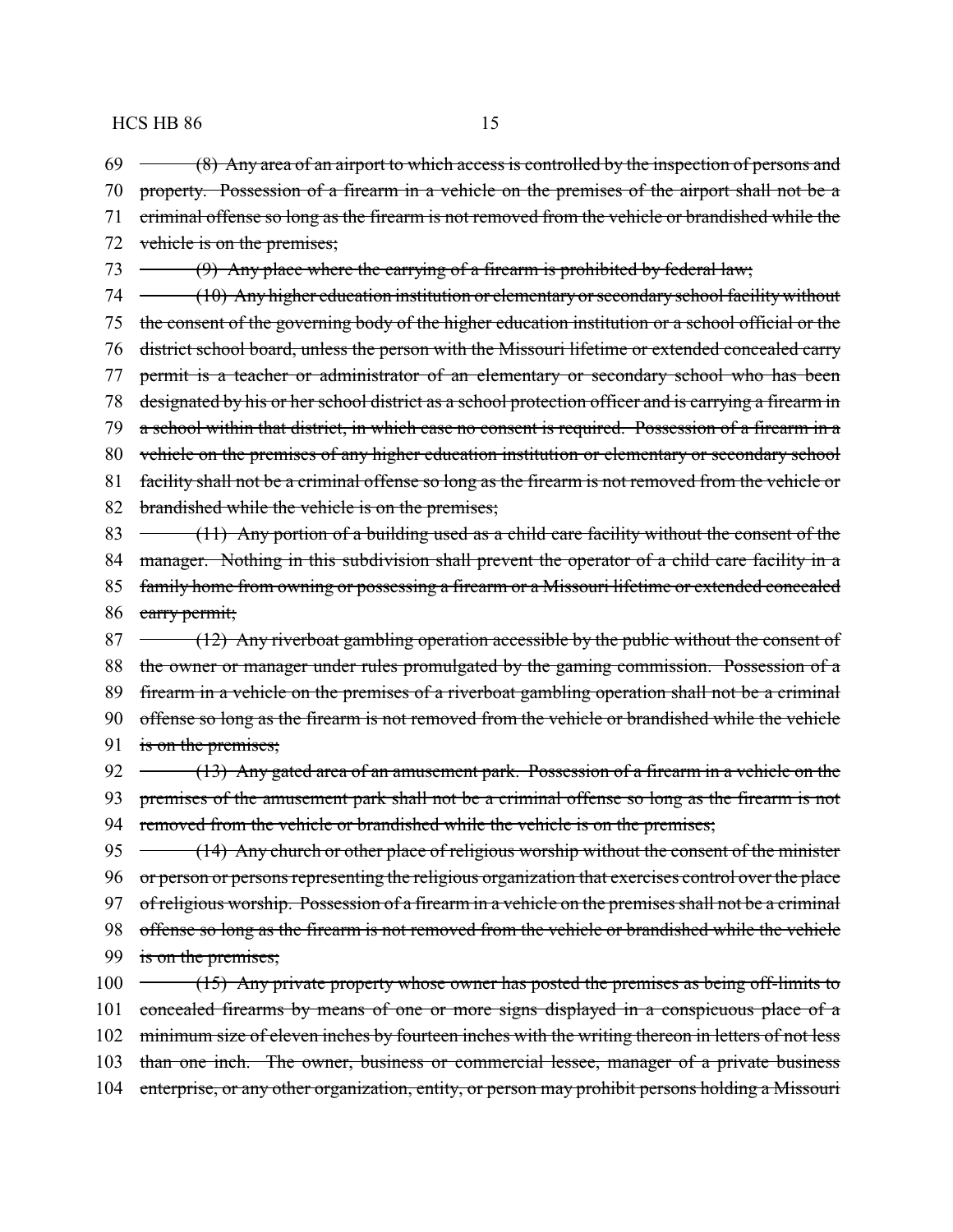lifetime or extended concealed carry permit from carrying concealed firearms on the premises 106 and may prohibit employees, not authorized by the employer, holding a Missouri lifetime or extended concealed carry permit from carrying concealed firearms on the property of the 108 employer. If the building or the premises are open to the public, the employer of the business enterprise shall post signs on or about the premises if carrying a concealed firearm is prohibited. Possession of a firearm in a vehicle on the premises shall not be a criminal offense so long as the firearm is not removed from the vehicle or brandished while the vehicle is on the premises. An 112 employer may prohibit employees or other persons holding a Missouri lifetime or extended concealed carry permit from carrying a concealed firearm in vehicles owned by the employer; 114 (16) Any sports arena or stadium with a seating capacity of five thousand or more. Possession of a firearm in a vehicle on the premises shall not be a criminal offense so long as the firearm is not removed from the vehicle or brandished while the vehicle is on the premises;

 $117 \rightarrow (17)$  Any hospital accessible by the public. Possession of a firearm in a vehicle on the premises of a hospital shall not be a criminal offense so long as the firearm is not removed from the vehicle or brandished while the vehicle is on the premises.**] any location listed under subdivisions (1) to (8) of subsection 1 of section 571.107.**

 2. Carrying of a concealed firearm in a location specified in subdivisions (1) to **[**(17)**] (8)** of subsection 1 of **[**this section**] section 571.107** by any individual who holds a Missouri lifetime or extended concealed carry permit shall not be a criminal act but may subject the person to denial to the premises or removal from the premises. If such person refuses to leave the premises and a peace officer is summoned, such person may be issued a citation for an amount not to exceed one hundred dollars for the first offense. If a second citation for a similar violation occurs within a six-month period, such person shall be fined an amount not to exceed two hundred dollars and his or her permit to carry concealed firearms shall be suspended for a period of one year. If a third citation for a similar violation is issued within one year of the first citation, such person shall be fined an amount not to exceed five hundred dollars and shall have his or her Missouri lifetime or extended concealed carry permit revoked and such person shall not be eligible for a Missouri lifetime or extended concealed carry permit or a concealed carry permit issued under sections 571.101 to 571.121 for a period of three years. Upon conviction of charges arising from a citation issued under this subsection, the court shall notify the sheriff of the county which issued the Missouri lifetime or extended concealed carrypermit. The sheriff shall suspend or revoke the Missouri lifetime or extended concealed carry permit. 577.703. 1. A person commits the offense of bus hijacking if he or she seizes or

exercises control, by force or violence or threat of force or violence, of any bus. The offense of

bus hijacking is a class B felony.